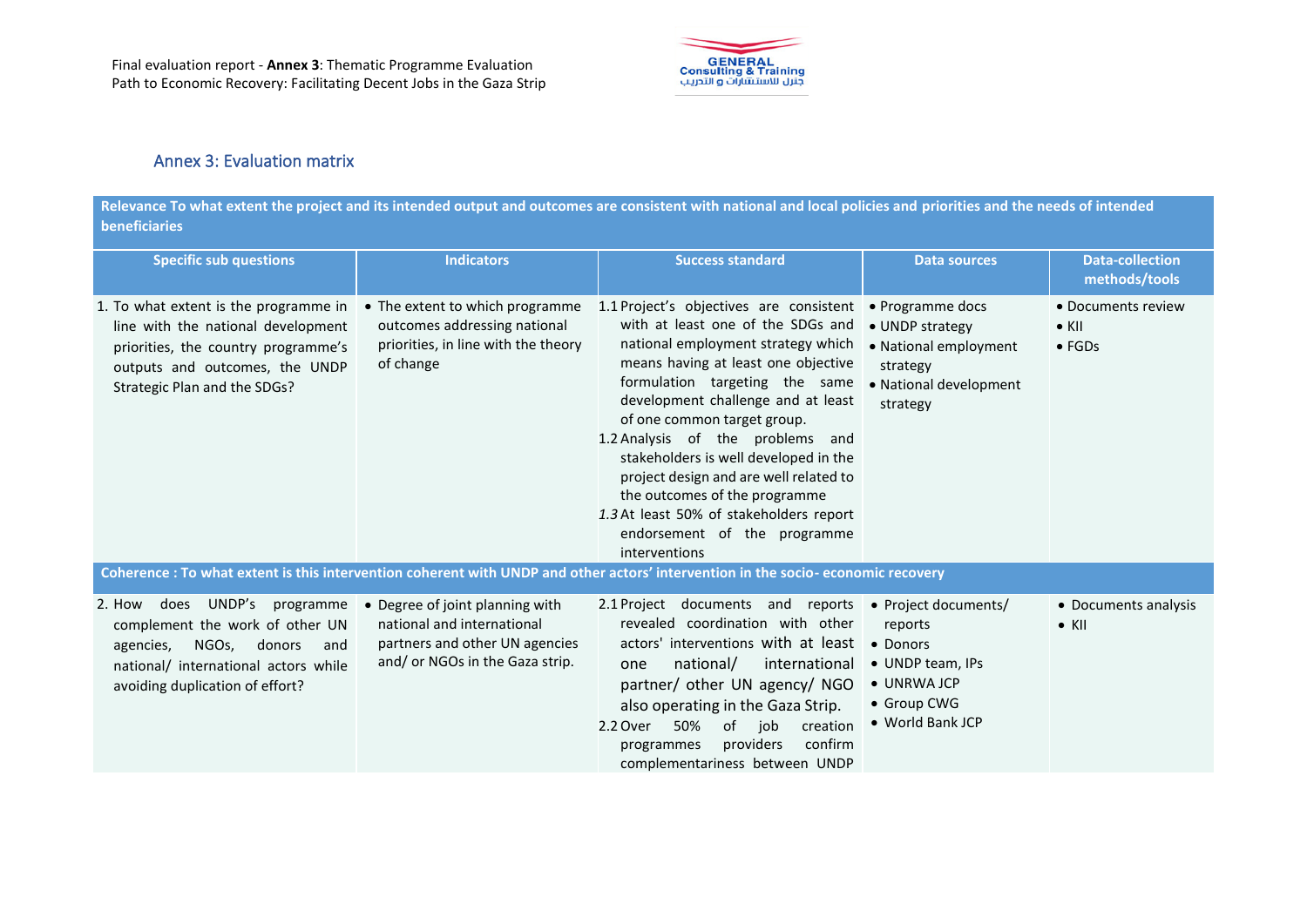

programme and other projects in same context. \**Complementariness are here understood as able to be linked and/or combined with other interventions within the same development challenge in such a way that the two different interventions are able to enhance or contribute to the result of each other.*  **Effectiveness: The measure of the extent to which progress toward intended results (outputs or outcomes) has been achieved. Achieving results:** 3. To what extent has the programme been effective in addressing urgent and priority interventions to meet the actual needs of beneficiaries (youth both women and men), and filling certain gaps in provision of basic services (relevant ministries and private sector), in cooperation with the implementing partners. • The extent to which the programme is addressing urgent and actual needs and priorities of the beneficiaries. • The extent to which the programme has been able to effectively fill certain gaps in provision of basic services within the targeted sectors. 3.1 Over 50% of the beneficiaries report • Programme agreements that the programme reflected their priorities and met their needs at least to some extent\* \**From a likert scale from 1-5, where 1 is "did not reflect any of my priorities or meet any of my actual needs" and 5 is "reflected all my priorities and met all my actual needs."* 3.2 Over 50% of the respondents confirm that the programme's interventions have been able to fill out certain gaps\* within the health, public, educational and private sector. • Progress and M&E reports • Donors and stakeholders • Documents' analysis • KII • FGDs • Survey

\**Certain gaps will be required* 

*specified by the respondents.* 

• The extent to which the programme is cooperating with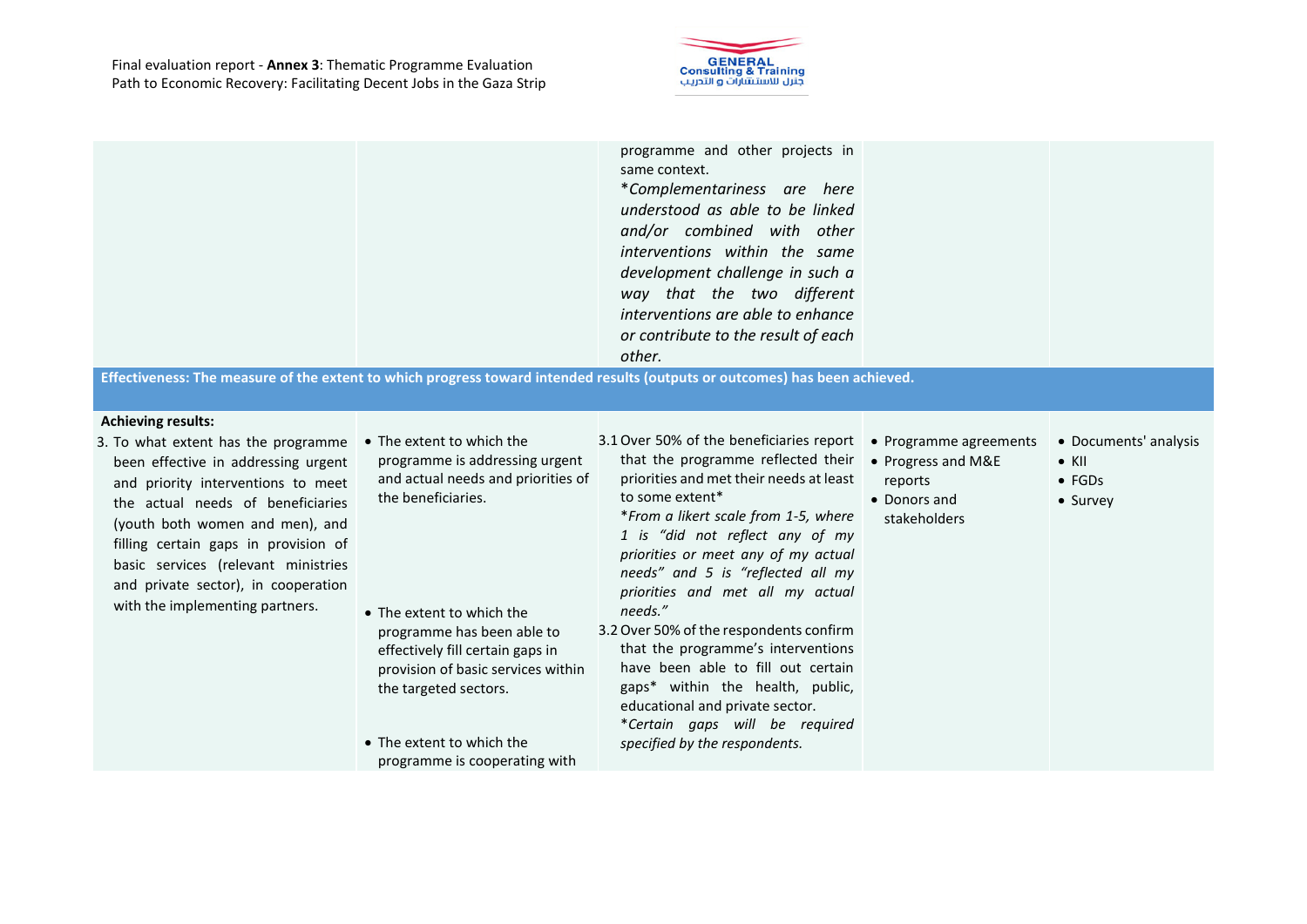

|                                                                                                                                                                                                                                         | implementing partners in the<br>identification and<br>implementation of the<br>interventions                                                                                                                                           | 3.3 All partners confirm that they have at<br>least to some extent felt included in<br>identification<br>the<br>and<br>implementation of the interventions.                                                                                                                                                                                                                            |                                                                                            |                                                                |
|-----------------------------------------------------------------------------------------------------------------------------------------------------------------------------------------------------------------------------------------|----------------------------------------------------------------------------------------------------------------------------------------------------------------------------------------------------------------------------------------|----------------------------------------------------------------------------------------------------------------------------------------------------------------------------------------------------------------------------------------------------------------------------------------------------------------------------------------------------------------------------------------|--------------------------------------------------------------------------------------------|----------------------------------------------------------------|
| 4. In which areas does the programme<br>have the greatest achievements so<br>far? Why and what have been the<br>supporting factors? How can the<br>programme build on or expand these<br>achievements?                                  | • Number of UNDP Programme<br>team, implementing partners<br>and stakeholders mentioning<br>certain areas of the programme<br>with the greatest achievements<br>so far                                                                 | 4.1 At least two of the actors interviewed<br><b>UNDP</b><br>Programme<br>Team,<br>(i.e.<br>implementing<br>partners<br>and<br>stakeholders) mentioning the same<br>areas of the programme* with the<br>greatest achievements so far.<br>*Requires the respondents to specify<br>what areas it is and why they think<br>they have the greatest results.                                | • Progress reports<br>• UNDP team<br>• Stakeholders<br>$\bullet$ IPs                       | • Documents analysis<br>$\bullet$ KIIs<br>$\bullet$ FGDs       |
| 5. In which areas does the programme<br>have the fewest achievements? What<br>have been the constraining factors<br>and why? How can or could they be<br>overcome?                                                                      | • Percentage of UNDP Programme<br>Team, implementing partners<br>and stakeholders mentioning<br>certain areas of the programme<br>with the fewest achievements so<br>far.                                                              | 5.1 At least two of the actors interviewed<br>(i.e. UNDP<br>Programme<br>Team,<br>implementing<br>partners<br>and<br>stakeholders) mentioning the same<br>areas of the programme* with the<br>fewest achievements so far.<br>*Requires the respondents to specify<br>what areas it is and why they think<br>they have the fewest results.                                              | • Progress reports<br>• UNDP team<br>• Stakeholders<br>$\bullet$ IPs                       | • Documents analysis<br>$\bullet$ KIIs<br>$\bullet$ FGDs       |
| Programme approach & management<br>6. To what extent are programme<br>oversight<br>and<br>management,<br>implementation participatory and is<br>contributing<br>participation<br>this<br>towards achievement programme's<br>objectives? | • The extent to which IPs and<br>stakeholders confirm their active<br>participation* in implementation<br>of the programme's<br>interventions<br>being involved in the design and<br>implementation of the programme<br>interventions. | 6.1 All MoMs and/ or MoUs with IPs and<br>stakeholders and progress reports<br>demonstrate active participation of<br>and<br>stakeholders in the<br>IP <sub>S</sub><br>implementation of the programme's<br>interventions.<br>*Active participation is defined as 6.2 At least 70% of the IPs report active<br>participation in implementation of<br>the<br>programme<br>interventions | $\bullet$ IPs<br>• Stakeholders<br>• Donor<br>• UNDP team<br>• Progress and M&E<br>reports | • Documents analysis<br>$\bullet$ KIIs<br>• Documents analysis |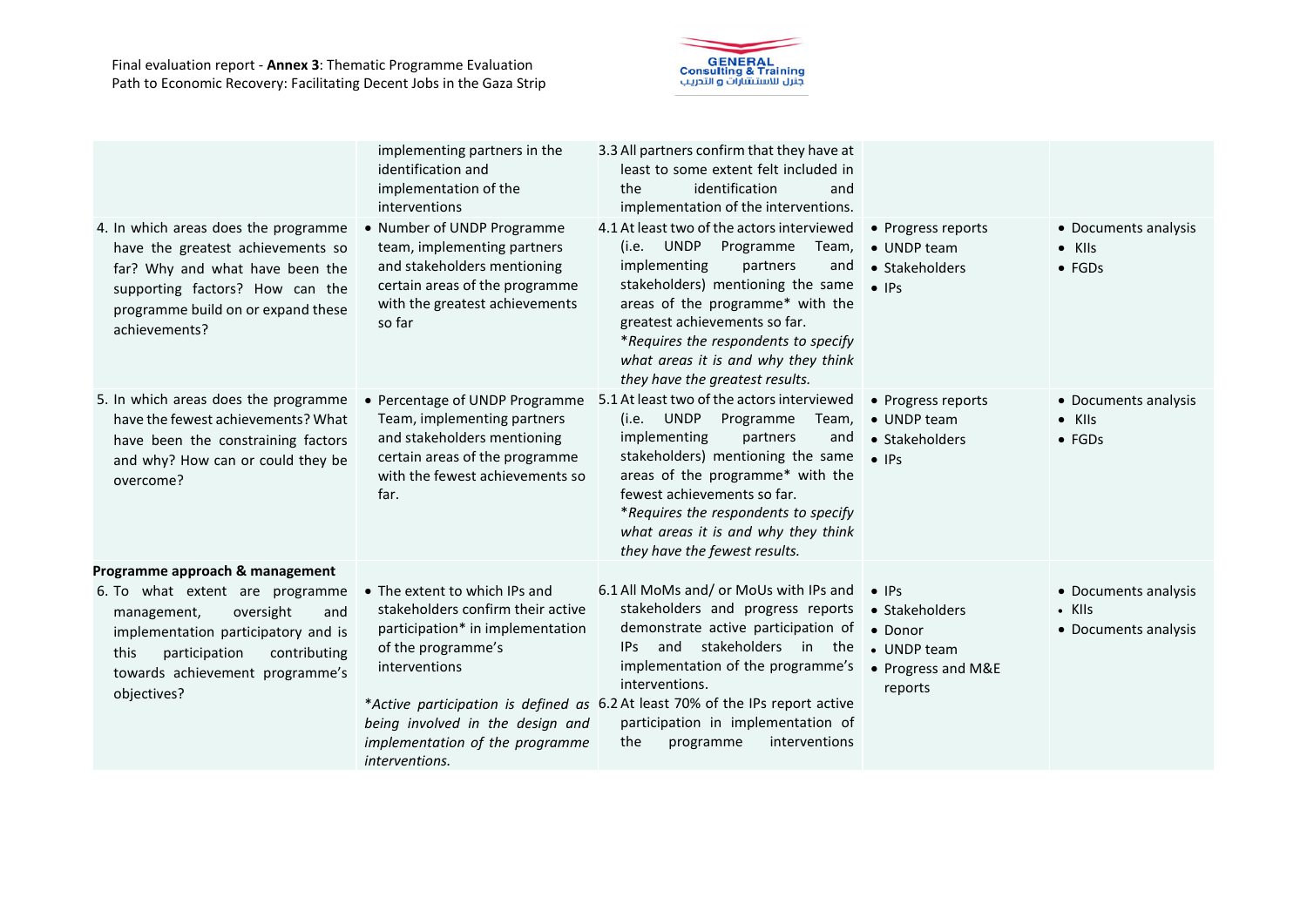:



|                                                                                                                                                                                                                                                                | • Percentage of stakeholders and<br>IPs reporting that the achieved<br>results to date have been<br>positively influenced by their<br>active participation                                                                                                                                                     | of<br>achievement<br>towards<br>programmes' objectives.<br>6.3 At least 50% of stakeholders report<br>active<br>participation<br>in.<br>implementation of the programme<br>interventions towards achievement<br>of programmes' objectives.<br>6.4 At least 50% of all IPs and<br>stakeholders report influence by the<br>participation<br>active<br>in<br>the<br>achievements of results to date.<br>6.5 At least one other actor confirm<br>participation<br>the<br>in<br>the<br>design/implementation<br>of<br>programme interventions |                                                                                  |                                                          |
|----------------------------------------------------------------------------------------------------------------------------------------------------------------------------------------------------------------------------------------------------------------|----------------------------------------------------------------------------------------------------------------------------------------------------------------------------------------------------------------------------------------------------------------------------------------------------------------|------------------------------------------------------------------------------------------------------------------------------------------------------------------------------------------------------------------------------------------------------------------------------------------------------------------------------------------------------------------------------------------------------------------------------------------------------------------------------------------------------------------------------------------|----------------------------------------------------------------------------------|----------------------------------------------------------|
| 7. To what extent is the programme<br>strategy effective to link short-term<br>temporary employments (track A)<br>savings generation,<br>with<br>skill<br>building, and business development<br>(track B) to have greater access to<br>decent productive jobs? | • Extent to which the targeted<br>sectors report positive attitude<br>towards employing the<br>beneficiaries after the end of the<br>interventions<br>• Percentage of beneficiaries with<br>positive attitudes towards<br>finding more long-term job<br>opportunities<br>• Number of long-term jobs<br>created | 7.1 At least 50% of targeted sectors<br>report positive attitude towards<br>employing the beneficiaries after the<br>programme.<br>7.2 At least 50% of the targeted<br>beneficiaries report positive attitude<br>towards finding long term job<br>opportunities.<br>7.3.At least 10% of long term job<br>opportunities created from the<br>targeted beneficiaries.                                                                                                                                                                       | • Desk review<br>• Progress and M&E<br>reports<br>• UNDP team<br>• Beneficiaries | • Documents analysis<br>$\bullet$ KIIs<br>$\bullet$ FGDs |

**Efficiency: Measures how economically resources or inputs are converted to results, and comparing alternative approaches to achieving the same outputs, to see whether the most efficient process has been adopted.**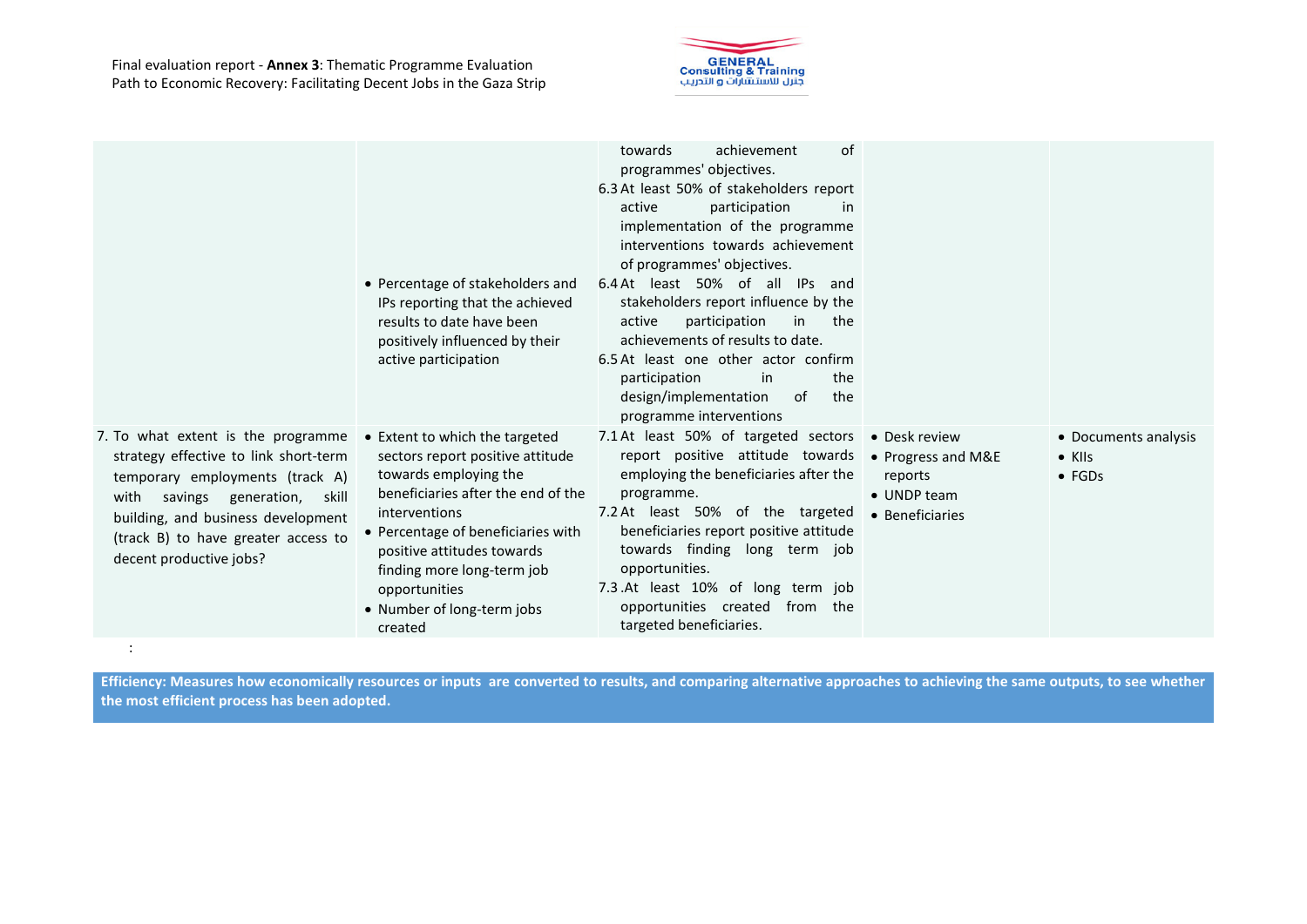

| 8. Has the programme delivered its<br>expected results to date, including in<br>terms of budget allocation and cost-<br>efficiency of activities? | • Percent programme progress<br>towards achievements of results<br>to date.<br>• Percent of planned budget<br>actually spent on activities<br>relative to results achieved | 8.1 | 70% of all planned results have<br>been achieved within the planned<br>timeframe and budget allocation.                                                                                                                                                                                                                                                                                                                                                                  | • Progress and financial<br>reports<br>• UNDP team               | • Documents analysis<br>$\bullet$ KIIs             |
|---------------------------------------------------------------------------------------------------------------------------------------------------|----------------------------------------------------------------------------------------------------------------------------------------------------------------------------|-----|--------------------------------------------------------------------------------------------------------------------------------------------------------------------------------------------------------------------------------------------------------------------------------------------------------------------------------------------------------------------------------------------------------------------------------------------------------------------------|------------------------------------------------------------------|----------------------------------------------------|
| 9. To what extent do the M&E systems<br>utilized by UNDP ensure efficient<br>programme management?                                                | • The extent to which monitoring<br>and evaluation system and<br>reporting is functioning in the<br>programme                                                              | 9.1 | monitoring<br>All<br>planned<br>and<br>evaluation activities and reporting<br>are performed according to the<br>plan                                                                                                                                                                                                                                                                                                                                                     | • Programme docs, MoMs<br>• Progress reports<br>• UNDP team, IPs | • Documents analysis,<br>$\bullet$ KIIs            |
| Impact: Assesses the positive and negative consequences of the project activities, direct and indirect, as well as intended and unintended.       |                                                                                                                                                                            |     |                                                                                                                                                                                                                                                                                                                                                                                                                                                                          |                                                                  |                                                    |
| 10. What are the effects of the<br>intervention on the lives of the<br>beneficiaries and their families?                                          | • Percentage of beneficiaries who<br>report that the interventions<br>made a difference to their own<br>and their families lives                                           |     | 10.1 At least 50% of beneficiaries report<br>at least to some extent improved<br>quality of life conditions as a result<br>of the programme interventions*<br>*Likert-scale from 1 to 5 where one<br>is "did not change my quality of life<br>to the better at all" and 5 is<br>"changed my quality of life to the<br>better completely"<br>10.2 At least 50% of beneficiaries report<br>enhanced family dynamics and<br>intrarelationships<br>their<br>in<br>households | • Progress reports<br>• Beneficiaries                            | • Documents analysis<br>• Survey<br>$\bullet$ FGDs |
| 11. Are there any unintended (positive<br>or negative) effects on recipients and<br>non-recipients of assistance?                                 | • Number of unintended changes<br>made on the lives of<br>beneficiaries as a result of the<br>programme interventions                                                      |     | 11.1 At least 30% of the beneficiaries<br>report changes in their lives and the<br>community beyond the programme<br>objectives                                                                                                                                                                                                                                                                                                                                          | • Progress reports<br>• M&E findings<br>• Beneficiaries          | • Documents analysis<br>$\bullet$ FGDs             |
| Sustainability: Measures the extent to which benefits of project continue after assistance has ended after project completion.                    |                                                                                                                                                                            |     |                                                                                                                                                                                                                                                                                                                                                                                                                                                                          |                                                                  |                                                    |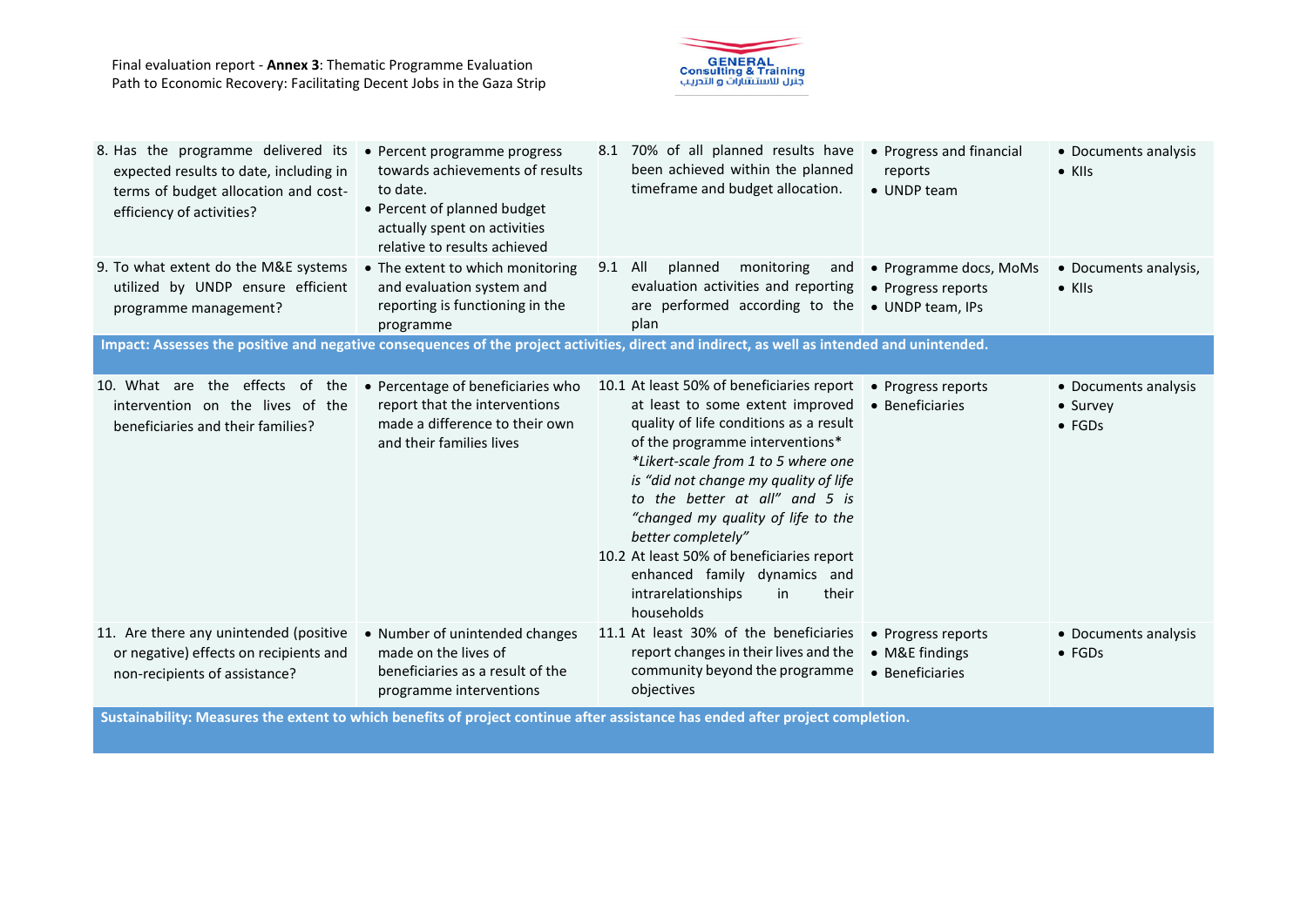

| 12. To what extent have the selected<br>IPs become able to lead job creation<br>interventions<br>beyond<br>the<br>programme duration?                                                          | • Degree of readiness of the<br>selected IPs to continue<br>providing job creation<br>programmes                                                                                                                                                                                                                                                                                                                   | 12.1 At least 50% IPs confirm improved<br>capacity and willingness to lead<br>and deliver job creation<br>programmes after completion of<br>UNDP programme                                                                                                                                                                                                                                                                              | • Progress reports<br>$\bullet$ IPs                                                   | $\bullet$ KIIs                                                     |
|------------------------------------------------------------------------------------------------------------------------------------------------------------------------------------------------|--------------------------------------------------------------------------------------------------------------------------------------------------------------------------------------------------------------------------------------------------------------------------------------------------------------------------------------------------------------------------------------------------------------------|-----------------------------------------------------------------------------------------------------------------------------------------------------------------------------------------------------------------------------------------------------------------------------------------------------------------------------------------------------------------------------------------------------------------------------------------|---------------------------------------------------------------------------------------|--------------------------------------------------------------------|
| 13. To what extent do stakeholders<br>support the programme's long-term<br>objectives?                                                                                                         | • Degree of support* by<br>stakeholders to the long-term<br>objectives of the programme<br>*Support is understood as<br>stakeholders' commitment to host<br>the targeted beneficiaries and<br>provide needed resources and<br>infrastructure for them during the<br>job creation period.                                                                                                                           | 13.1 At least 50% of stakeholders<br>express commitment to support<br>implementation of the programme<br>interventions.                                                                                                                                                                                                                                                                                                                 | • Documents review<br>• Stakeholders                                                  | $\bullet$ KIIs                                                     |
| <b>Cross-cutting issues</b>                                                                                                                                                                    |                                                                                                                                                                                                                                                                                                                                                                                                                    |                                                                                                                                                                                                                                                                                                                                                                                                                                         |                                                                                       |                                                                    |
| <b>Gender equality</b><br>14. To what extent have gender equity<br>and the empowerment of women<br>been addressed in the design,<br>implementation and monitoring of<br>the programme to date? | • The extent to which gender<br>equity and women<br>empowerment tools and<br>practices are clear for the<br>implanting partners and<br>stakeholders<br>• The extent to which the<br>programme enhanced gender<br>equity to change the mindset of<br>the employment of women in<br>the targeted sectors.<br>• The extent to which female<br>beneficiaries report an increased<br>ability to take care of themselves | 14.1 At least 50% of the implementing<br>partners and stakeholders confirm<br>that gender equity tools and<br>implementation practices are clear.<br>14.2 At least 50% of stakeholders report<br>that women have the capacity as<br>men to work in the sector at high<br>quality according to the job<br>requirements.<br>14.3 At least 50% of women confirm that<br>the programme enhanced their<br>role in the household and improved | • Project docs<br>• Progress reports<br>$\bullet$ UNDP team<br>• Target beneficiaries | • Documents analysis,<br><b>KIIs</b><br>$\bullet$ FGDs<br>• Survey |